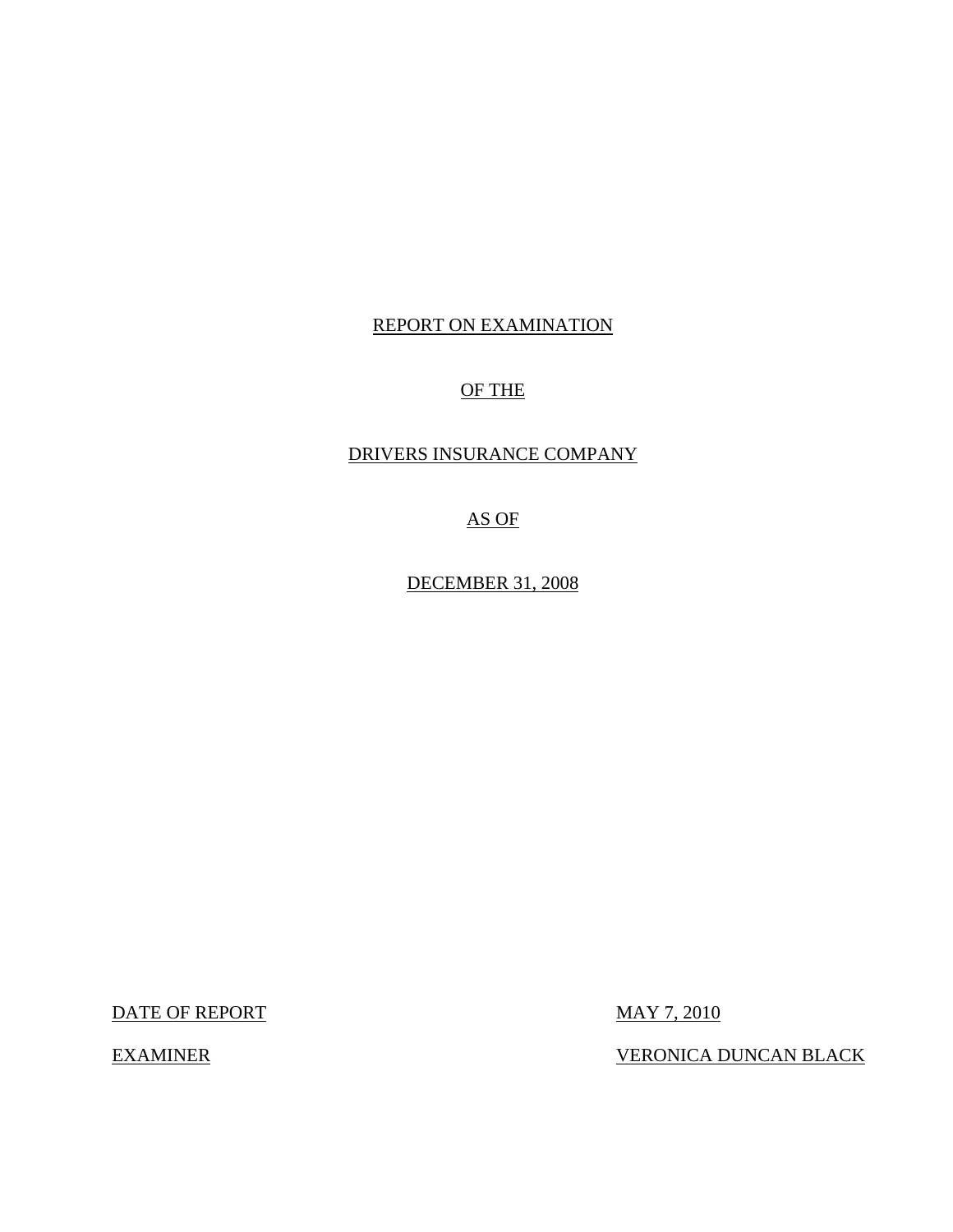## TABLE OF CONTENTS

## ITEM NO. PAGE NO.

| 1. | Scope of examination                                 | $\overline{2}$ |
|----|------------------------------------------------------|----------------|
| 2. | Description of Company                               | 3              |
|    | A. Management                                        | 4              |
|    | B. Territory and plan of operation<br>C. Reinsurance | 5<br>6         |
|    | D. Holding company system                            | 8              |
|    | E. Significant operating ratios                      | 10             |
|    | F. Disaster recovery plan                            | 10             |
|    | G. Information technology                            | 11             |
|    | H. Risk management and internal controls             | 11             |
|    | I. Accounts and records                              | 12             |
| 3. | <b>Financial statements</b>                          | 13             |
|    | A. Balance sheet                                     | 13             |
|    | B. Underwriting and investment exhibit               | 15             |
| 4. | Losses and loss adjustment expenses                  | 16             |
| 5. | Compliance with prior report on examination          | 17             |
| 6. | Summary of comments and recommendations              | 19             |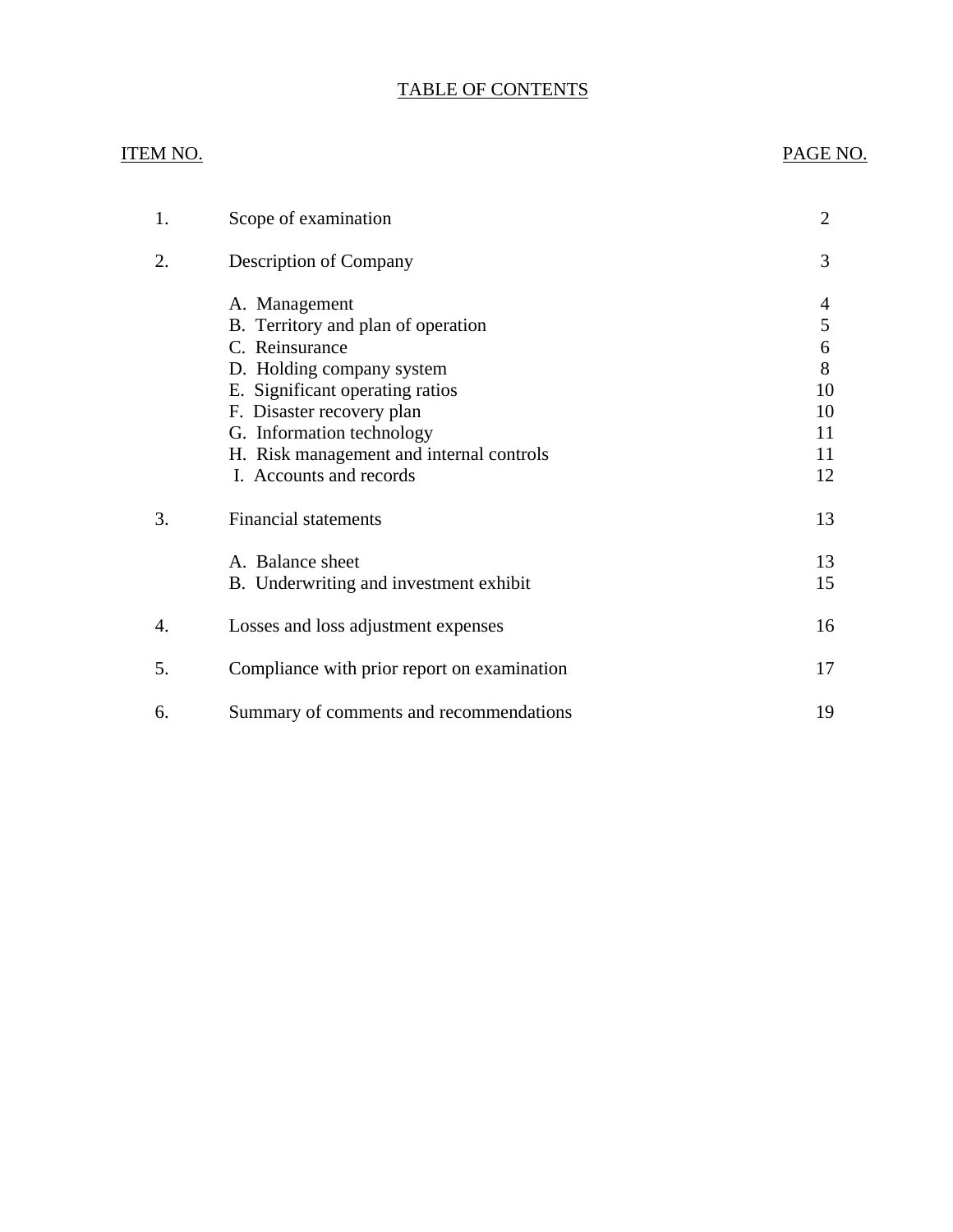

STATE OF NEW YORK INSURANCE DEPARTMENT 25 BEAVER STREET NEW YORK, NEW YORK 10004

May 7, 2010

Honorable James J. Wrynn Superintendent of Insurance Albany, New York 12257

Sir:

Pursuant to the requirements of the New York Insurance Law, and in compliance with the instructions contained in Appointment Number 30365 dated July 10, 2009 attached hereto, I have made an examination into the condition and affairs of Drivers Insurance Company as of December 31, 2008, and submit the following report thereon.

Wherever the designation "Company" appears herein without qualification, it should be understood to indicate Drivers Insurance Company.

Wherever the term "Department" appears herein without qualification, it should be understood to mean the New York Insurance Department.

The examination was conducted at the Company's home office located at 575 Jericho Turnpike, Jericho, New York 11753.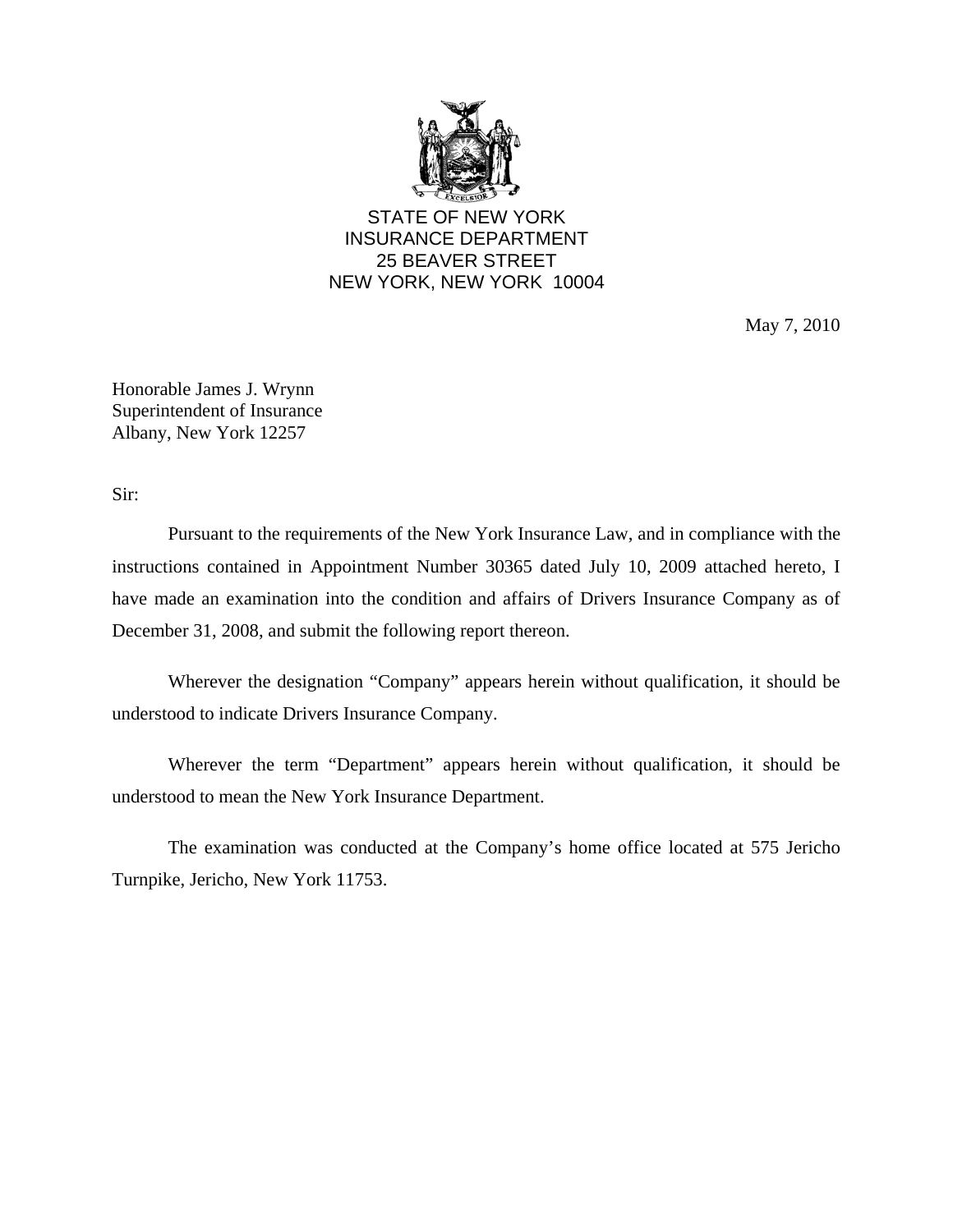#### 1. SCOPE OF EXAMINATION

<span id="page-3-0"></span>The Department has performed a single-state examination of Drivers Insurance Company. The previous examination was conducted as of December 31, 2002. This examination covered the six year period from January 1, 2003 through December 31, 2008. Transactions occurring subsequent to this period were reviewed where deemed appropriate by the examiner.

This examination was conducted in accordance with the National Association of Insurance Commissioners ("NAIC") Financial Condition Examiners Handbook ("Handbook"), which requires that we plan and perform the examination to evaluate the financial condition and identify prospective risks of the Company by obtaining information about the Company including corporate governance, identifying and assessing inherent risks within the Company and evaluating system controls and procedures used to mitigate those risks. This examination also includes assessing the principles used and significant estimates made by management, as well as evaluating the overall financial statement presentation, management's compliance with Statutory Accounting Principles and annual statement instructions when applicable to domestic state regulations.

All financially significant accounts and activities of the Company were considered in accordance with the risk-focused examination process. The examiners also relied upon audit work performed by the Company's independent public accountants when appropriate.

This examination report includes a summary of significant findings for the following items as called for in the Financial Condition Examiners Handbook of the NAIC:

> Significant subsequent events Company history Corporate records Management and control Fidelity bonds and other insurance Pensions, stock ownership and insurance plans Territory and plan of operation Growth of Company Loss experience Reinsurance Accounts and records Statutory deposits Financial statements Summary of recommendations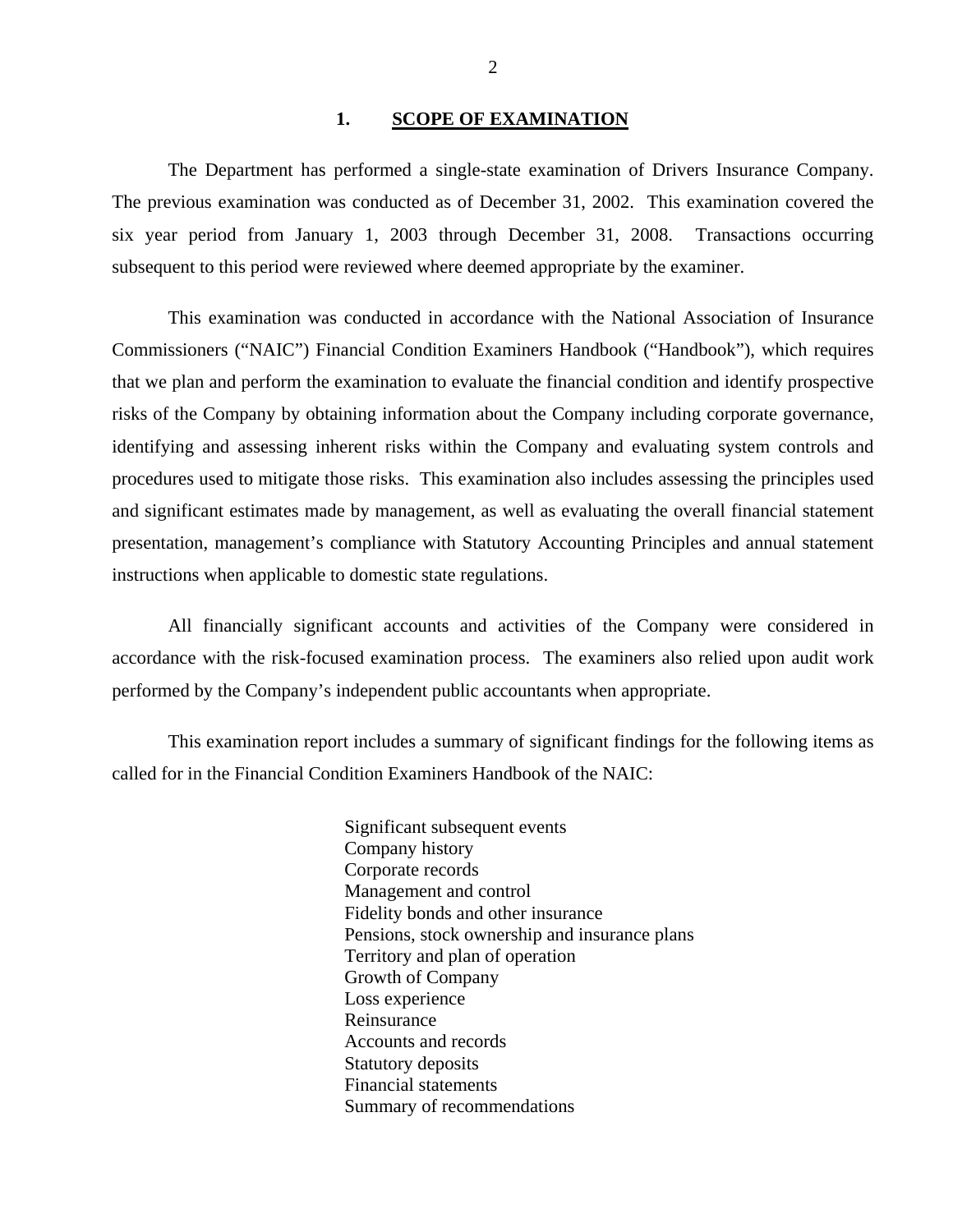<span id="page-4-0"></span>A review was also made to ascertain what action was taken by the Company with regard to comments and recommendations contained in the prior report on examination.

This report on examination is confined to financial statements and comments on those matters that involve departures from laws, regulations or rules, or that are deemed to require explanation or description.

### **2. DESCRIPTION OF COMPANY**

The Company was incorporated under the laws of the state of New York on January 26, 1995 as Spirit Insurance Company and commenced business on May 16, 1996. On December 6, 1999, the Company's name was changed to Drivers Insurance Company ("Drivers"). The Company ceased writing business in 2000. Effective January 1, 2002, Tri-State Consumer, Inc. acquired a 60% ownership of Drivers in return for a capital infusion of \$806,000 and commenced writing business.

Effective November 16, 2007, Tri-State Consumer, Inc's owners, Penny Fern Hart and Dean Evan Hart, entered into a stock purchase agreement with WBL Partners, LLC ("WBL"), Mr. Charles K. Slatery and Mr. James D. Lackie for the acquisition of Tri-State Consumer Inc. and its subsidiaries. The Department approved the captioned acquisition of control on April 16, 2008. Effective April 30, 2008, pursuant to the stock purchase agreement WBL Partners, LLC through its wholly-owned subsidiary, WT Holdings Inc., acquired all of the shares of Tri-State Consumer, Inc.

Subsequent to the date of this examination, the minority shareholders of the Company; John Rose, Michael Lomelo, Eugene Cella, James Rose, and TDIG Holdings, Inc., exercised the "Shareholder Call Right" set forth in the Company's Amended and Restated Shareholders' Agreement dated November 15, 2007, pursuant to which, Tri-State Consumer Inc. sold all of its shares in the Company to the minority shareholders.

Effective March 30, 2009, the Department approved a stock purchase agreement for the acquisition of control of 100 shares of the Company's common stock, constituting all of the issued and outstanding shares of the Company, by the Hereford Holding Company Inc. The sale was finalized on August 26, 2009.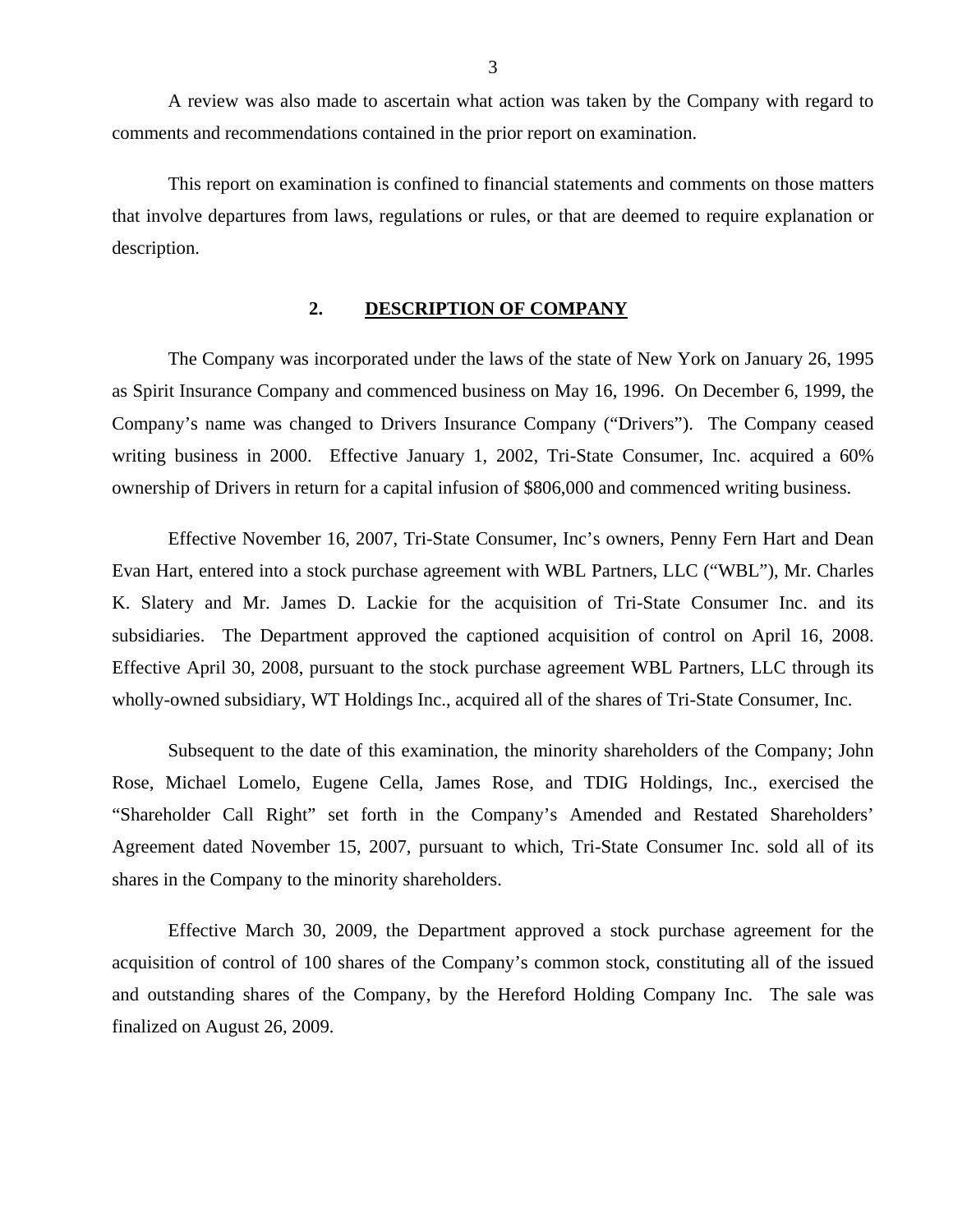<span id="page-5-0"></span>Capital paid in is \$700,000 consisting of 100 shares of common stock at \$7,000 par value per share. Gross paid in and contributed surplus was \$1,156,838 and did not change during the examination period.

### A. Management

Pursuant to the Company's charter and by-laws, management of the Company is vested in a board of directors consisting of not less than thirteen members. The exact number of the board is to be determined in accordance with the provisions of the Company's by-laws. The board met approximately four times during each of the years under examination. At December 31, 2008, the board of directors was comprised of the following fifteen members:

| Name and Residence     | <b>Principal Business Affiliation</b>    |
|------------------------|------------------------------------------|
| Robert F. Carlin II    | Secretary,                               |
| Kings Park, NY         | <b>Drivers Insurance Company</b>         |
| <b>Shepard Doniger</b> | President and Chief Executive Officer,   |
| Delray Beach, FL       | <b>Black Dog Communications</b>          |
| Barbara Elis           | Vice President,                          |
| Syosset, NY            | Tri-State Consumer Insurance Company     |
| <b>Blair Farinholt</b> | Director of Business Development,        |
| Atlanta, GA            | <b>Maestro Music</b>                     |
| Penny Fern Hart        | President,                               |
| New York, NY           | Drivers Insurance Company                |
| Ronald Fishman         | Director,                                |
| New York, NY           | Wander & Cohen                           |
| John Gwynn             | President,                               |
| Memphis, TN            | JDG Research, LLC.                       |
| James D. Lackie        | President and Chief Executive Officer,   |
| Memphis, TN            | Lackie Trading                           |
| Michael Lomelo         | Director,                                |
| East Setauket, NY      | Spirit Agency                            |
| Milo Pinckney          | Director,                                |
| Stone Mountain, GA     | <b>Graduate Medical Consultant Group</b> |
|                        |                                          |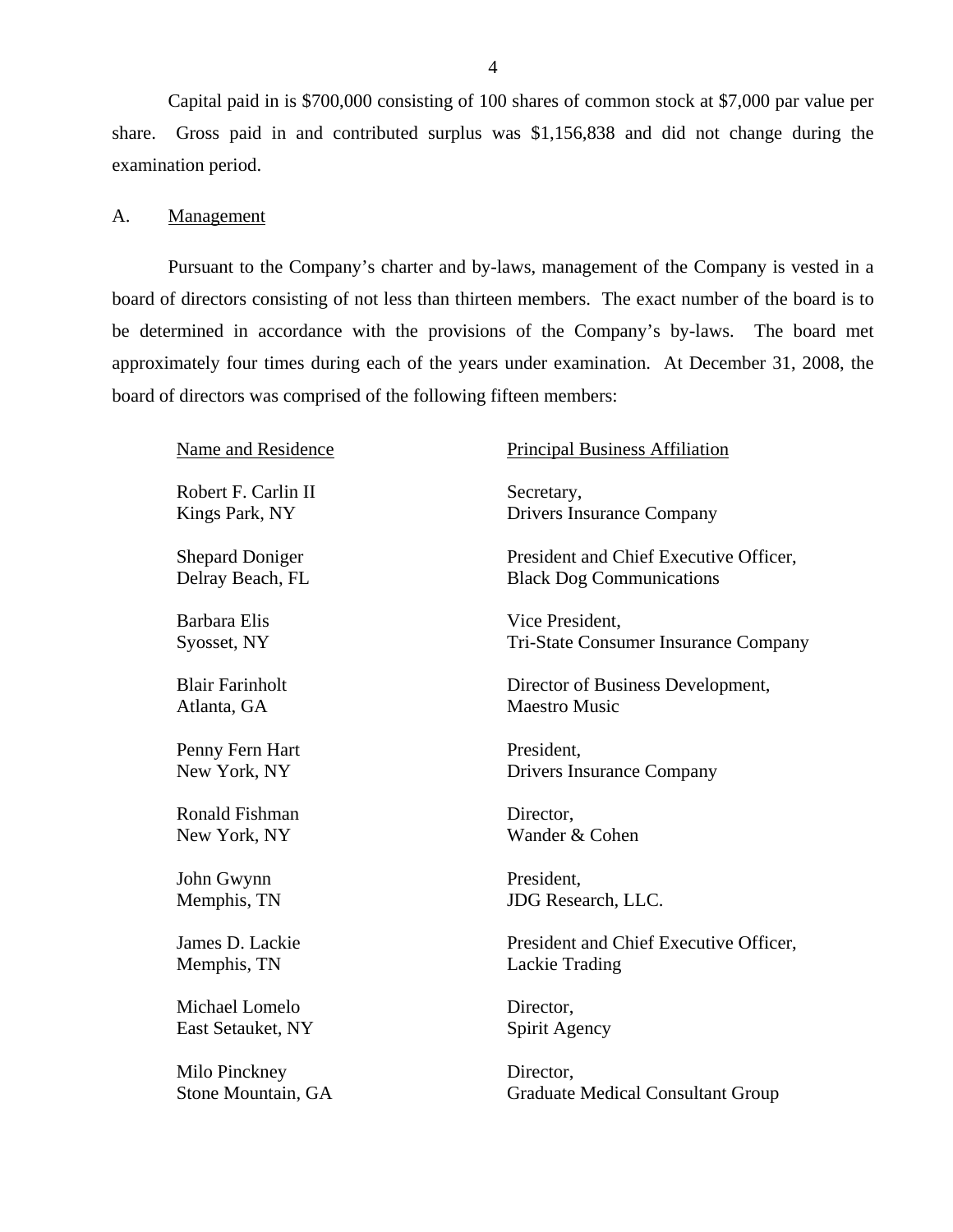Stephen Roberts Director, Memphis, TN Wisteria Capital Management John R Rose Director, Setauket, NY Spirit Agency David Schwartz Director, Great Neck, NY First Capital Equities Charles K. Slatery Chairman of the Board, Memphis, TN WT Holdings Inc. William Van Thompson III Vice President, Memphis, TN NFC Investments, LLC.

A review of the minutes of the board of directors' meetings held during the examination period indicated that the meetings were generally well attended and that each board member had an acceptable record of attendance.

As of December 31, 2008, the principal officers of the Company were as follows:

Name Title Penny Fern Hart President and Treasurer Robert F. Carlin II Secretary John R. Rose Vice President

## B. Territory and Plan of Operation

As of December 31, 2008, the Company was licensed to write business only in the State of New York.

As of the examination date, the Company was authorized to transact the kinds of insurance as defined in the following numbered paragraphs of Section 1113(a) of the New York Insurance Law:

| <b>Paragraph</b> | Line of Business                           |
|------------------|--------------------------------------------|
| 13               | Personal injury liability                  |
| 14               | Property damage liability                  |
| 19               | Motor vehicle and aircraft physical damage |

#### <span id="page-6-0"></span>Name and Residence Principal Business Affiliation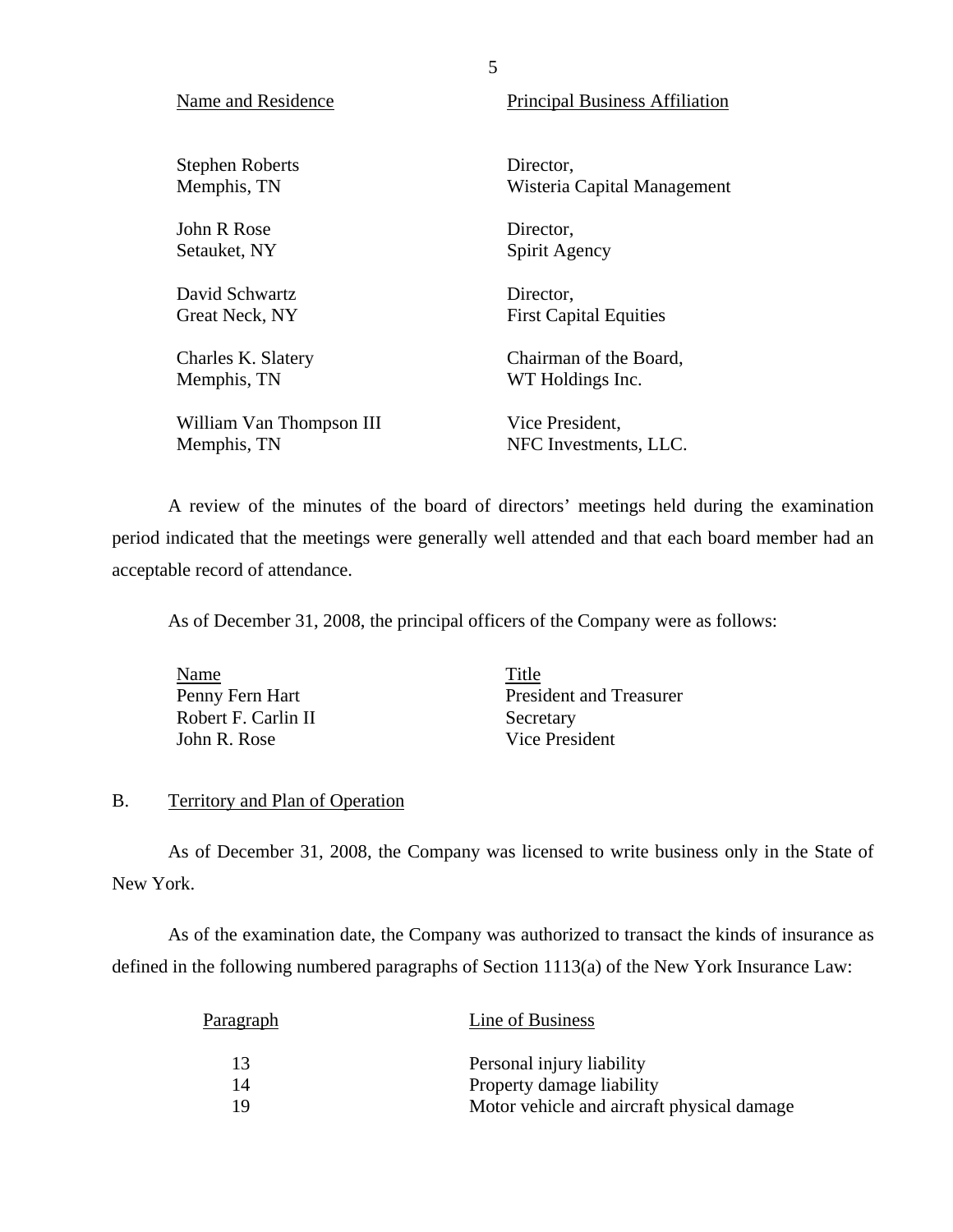<span id="page-7-0"></span>Based on the lines of business for which the Company is licensed and the Company's current capital structure, and pursuant to the requirements of Articles 13 and 41 of the New York Insurance Law, the Company is required to maintain a minimum surplus to policyholders in the amount of \$700,000.

The following schedule shows the direct premiums written in New York for the period under examination:

| <b>Direct Premiums Written</b> |
|--------------------------------|
| \$2,982,099                    |
| \$3,167,534                    |
| \$3,071,896                    |
| \$2,982,099                    |
| \$2,913,219                    |
| \$3,154,240                    |
|                                |

The Company writes private passenger automobile liability and automobile physical damage insurance coverage through a select network of insurance brokers. The Company's writings are concentrated in the five boroughs of New York City, Nassau and Suffolk counties.

C. Reinsurance

Assumed

As of December 31, 2008, the Company did not have an assumed reinsurance program in place.

#### **Ceded**

As of December 31, 2008, the Company has structured its ceded reinsurance program to limit its maximum exposure on any one risk as follows:

Type of treaty Cession Property / Casualty: Multiple Line Excess of Loss Coverage E:

100% Authorized Limit of \$850,000 excess \$150,000 ultimate net loss any one occurrence as respect business written by Drivers Insurance Company for business classified as casualty.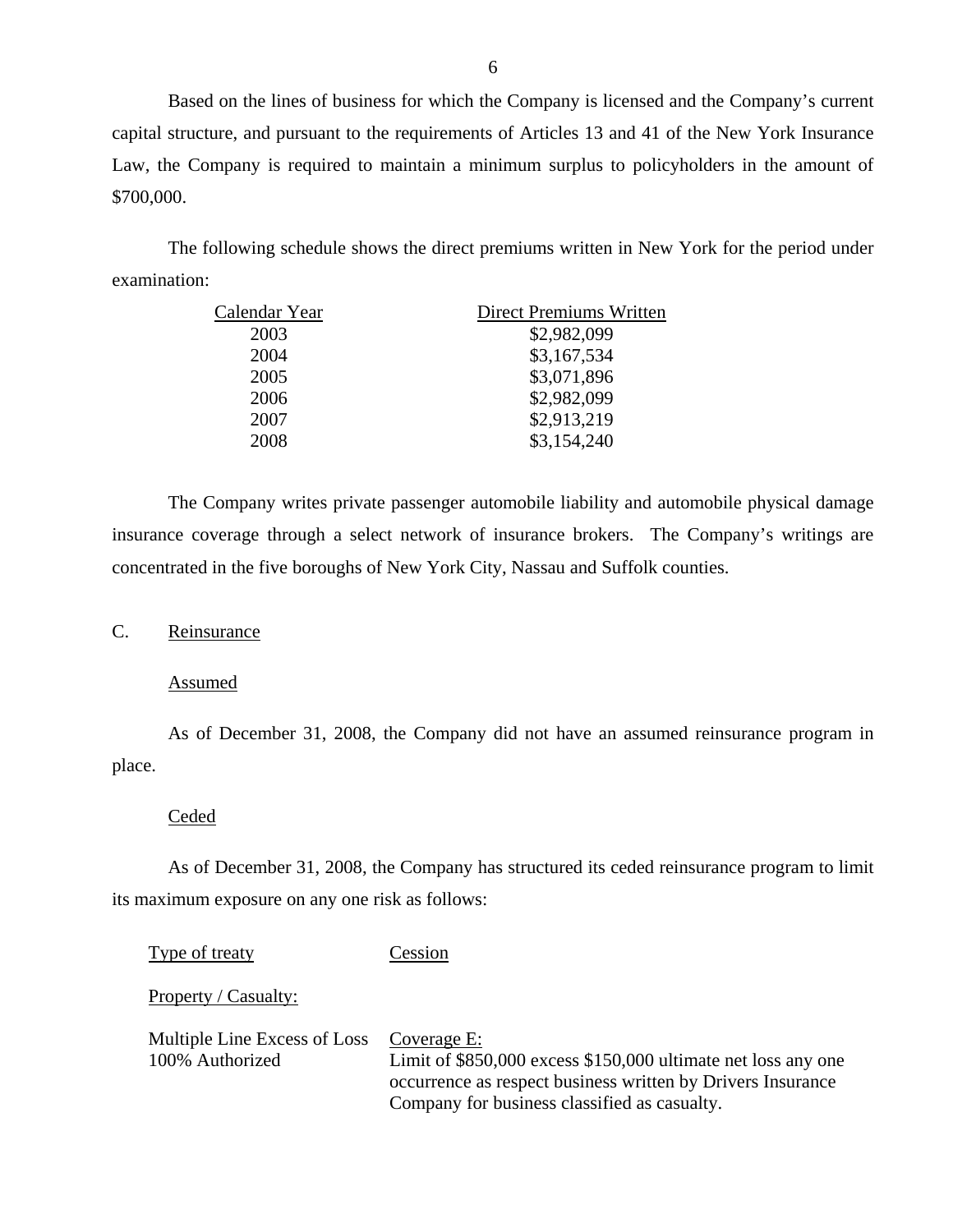Type of treaty Cession

Limit of \$700,000 excess \$300,000 ultimate net loss any one occurrence in the event that a policy or policies written by Tri-State Consumer Insurance Company or Drivers Insurance Company are involved in the same occurrence.

40% Authorized (comprehensive only). 35% Unauthorized

Catastrophe Excess of Loss 75% part of 100% as respect each excess layers with a limit of Reinsurance \$40,000,000 excess \$1,000,000 ultimate net loss any one loss 4 layers occurrence for business classified as automobile physical damage

The Company's reinsurance program has changed since the last report on examination in respect to the type of coverage, retention and the limit of the reinsurance treaty. The Company has replaced its standard quota share retrocession agreement with a multiple line excess of loss arrangement where it is afforded separate reinsurance coverage. The Company entered into this reinsurance arrangement with its affiliate, Tri-State Consumer Insurance Company. In addition, effective June 1, 2008, the Company entered into a catastrophe excess of loss reinsurance treaty for the protection of its automobile physical damage business. With respect to the captioned insurance coverage, the Company is provided reinsurance coverage with a net retention of \$150,000.

The examiner reviewed all of the ceded reinsurance contracts in effect at December 31, 2008. As of the examination date, the Company has an excess of loss reinsurance arrangement in place for the protection of its automobile business. The contracts contained the required standard clauses including insolvency clauses meeting the requirements of Section 1308 of the New York Insurance Law.

Examination review of the Schedule F data reported by the Company in its filed annual statement was found to accurately reflect its reinsurance transactions. Additionally, management has represented that all material ceded reinsurance agreements transfer both underwriting and timing risk as set forth in the NAIC Accounting Practices and Procedures Manual, Statements of Statutory Accounting Principles ("SSAP") No. 62. Representations were supported by appropriate risk transfer analysis and an attestation from the Company's chief executive officer pursuant to the NAIC Annual Statement Instructions. Additionally, the examination review indicated that the Company was not a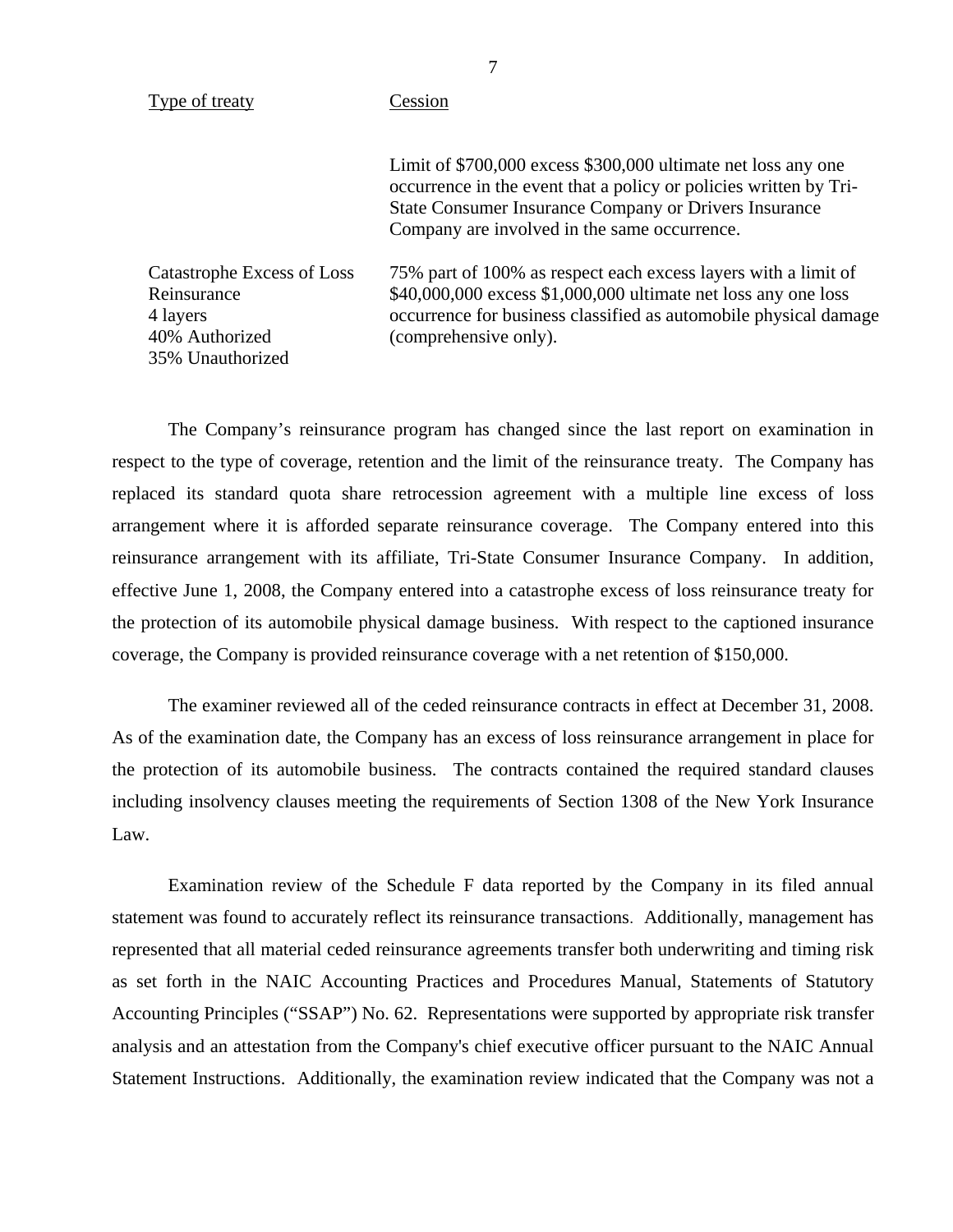party to any finite reinsurance agreements. All ceded reinsurance agreements were accounted for utilizing reinsurance accounting as set forth in SSAP No. 62.

### D. Holding Company System

The Company is a member of the WT Holdings Inc. Group. The Company is 100% owned by Tri-State Consumer Inc., which is 100% owned by WT Holdings Inc., a Memphis, Tennessee corporation, which is owned by WBL Partners, LLC., and ultimately controlled by Charles Slatery and James Lackie. Effective April 30, 2008, through a stock purchase agreement, WBL acquired ownership of the Company. Effective August 26, 2009, the Company was sold to Hereford Holding Company, Inc.

A review of the holding company registration statements filed with this Department indicated that such filings were complete and were filed in a timely manner pursuant to Article 15 of the New York Insurance Law and Department Regulation 52.

The following is a chart of the holding company system at December 31, 2008:



At December 31, 2008, the Company was party to the following agreements with other members of its holding company system: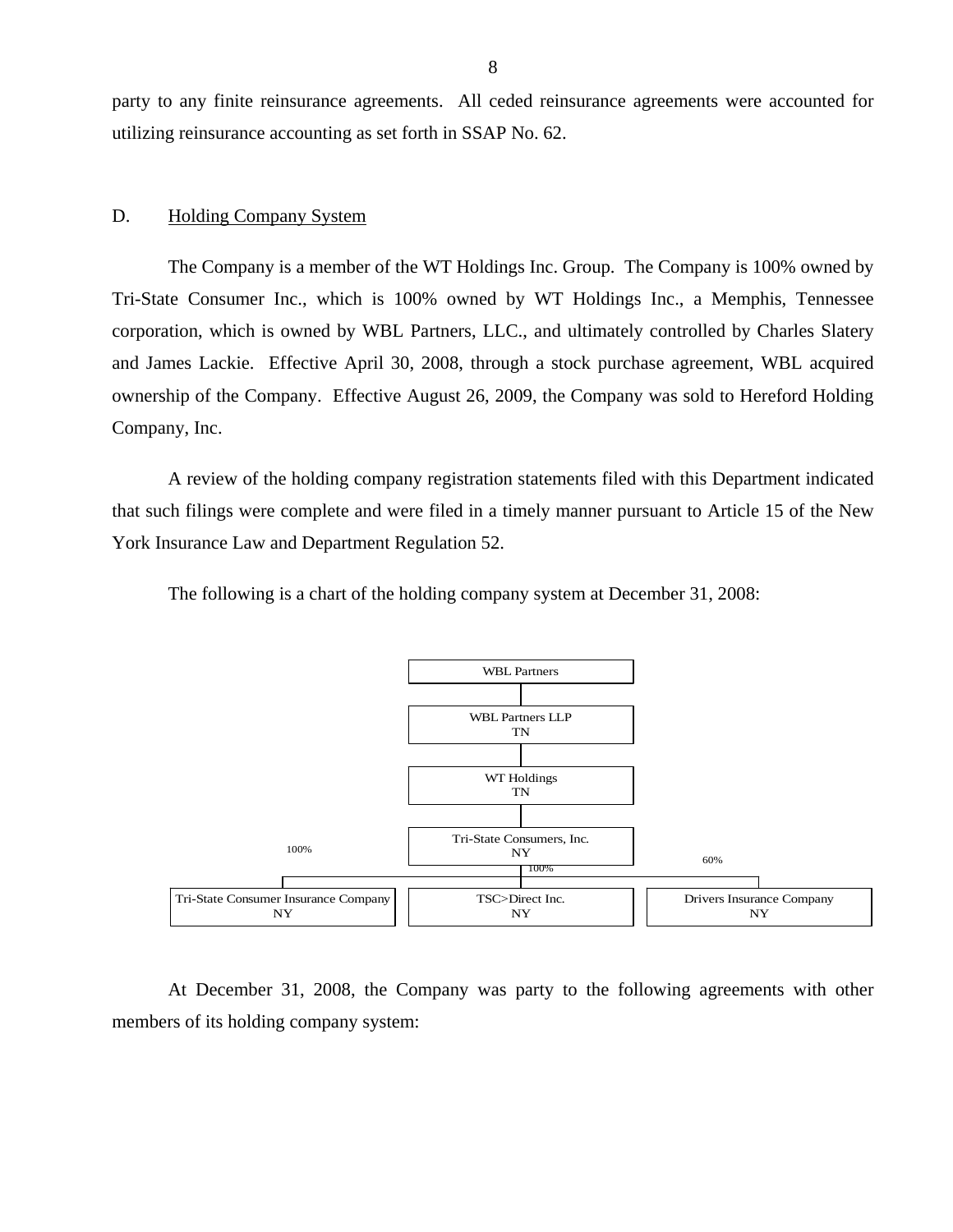#### Investment Advisory Services Agreement

Effective April 30, 2008, the Company entered into an investment advisory services agreement with NFC Investments, LLC ("Advisor"), whereby the Advisor agreed to provide certain investment advisory and/or consulting services to the Company. Pursuant to the terms of the agreement, the Advisor shall have the power to supervise and direct the investment and reinvestment of the Company's securities portfolio (including all additions, substitutions, and alterations thereto) subject to the New York State Insurance Law and written investment guidelines adopted by the Company's board of directors. This agreement was approved by the Department on April 18, 2008, pursuant to Section 1505 of the New York Insurance Law.

#### Management Service Agreement

Effective January 1, 2002, the Company and its affiliate, Tri-State Consumer Insurance Company ("Tri-State") entered into a management agreement whereby Tri-State agreed to manage and supervise the business of the Company. Pursuant to the terms of the agreement, Tri-State agreed to furnish advice, staff and certain managerial services including: negotiating, binding and issuing contract of insurance, claim administrative, accounting and data processing services deemed necessary for the preparation of annual statements and statistical reporting on behalf of the Company. Effective May 9, 2006, the Company and Tri-State executed an addendum to the management agreement, which required a decrease to the management fee, from 14.5% to 13% of gross premium written. The addendum was approved by the Department on May 4, 2006, pursuant to Section 1505(d)(3) of the New York Insurance Law.

#### Lease Agreement

Effective January 26, 2007, the Company executed a renewal lease agreement with Tri-State. Under the terms of the lease agreement, Tri-State agreed to lease office space to the Company for a period of five years, commencing February 1, 2007 and ending January 31, 2012. The renewal agreement contained terms substantially similar to the former agreement. The agreement requires Tri-State to lease space to the Company consisting of 335 gross rentable square feet, together with a right to use the common facilities in the building. The amended lease agreement was approved by the Department on June 21, 2007, pursuant to Section 1505(d)(3) of the New York Insurance Law.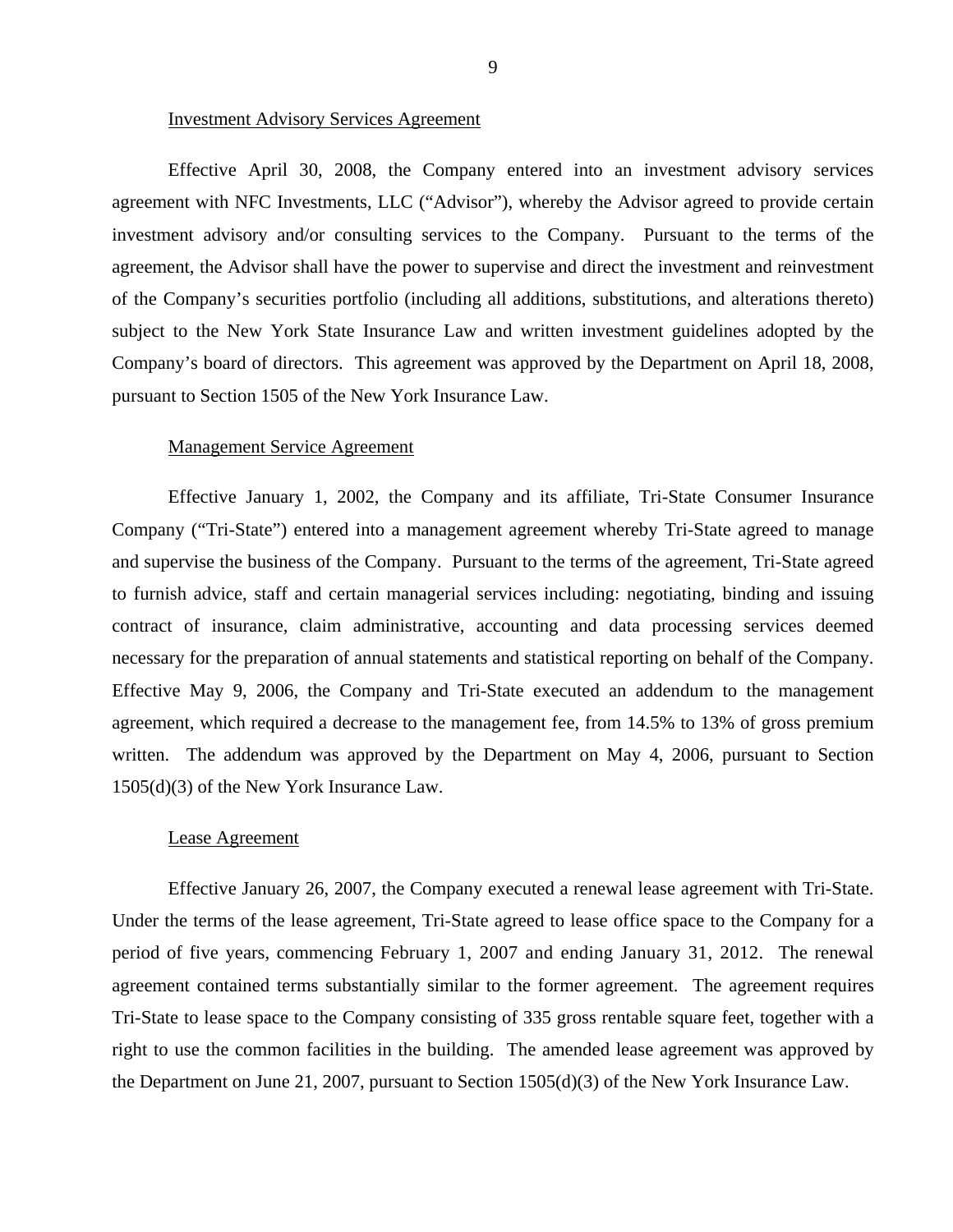#### E. Significant Operating Ratios

The following ratios have been computed as of December 31, 2008, based upon the results of this examination:

| Net premiums written to surplus as regards policyholders                               | 136%  |
|----------------------------------------------------------------------------------------|-------|
| Liabilities to liquid assets (cash and invested assets less investments in affiliates) | 66%   |
| Premiums in course of collection to surplus as regards policyholders                   | $1\%$ |

All of the above ratios fall within the benchmark ranges set forth in the Insurance Regulatory Information System of the National Association of Insurance Commissioners.

The underwriting ratios presented below are on an earned/incurred basis and encompass the six year period covered by this examination:

|                                              | Amounts      | Ratios  |
|----------------------------------------------|--------------|---------|
| Losses and loss adjustment expenses incurred | \$12,852,926 | 76.35%  |
| Other underwriting expenses incurred         | 4,877,009    | 28.97   |
| Net underwriting loss                        | (896,750)    | (5.32)  |
| Premiums earned                              | \$16,833,185 | 100.00% |

### F. Disaster Recovery Plan

The Company has a business continuity/disaster recovery plan, which clearly describes senior management's role and responsibilities associated with the declaration of an emergency and implementation of the business continuity and disaster recovery plan. The plan clearly identifies the general process by which the threat will be assessed and the specific individuals who are authorized to declare an emergency. However, the Company's business continuity/disaster recovery plan does not contain a list of critical computer application programs, operating systems and data files. Further, the plan does not contain a list of the supplies, which would be needed in the event of a disaster, together with names and phone numbers of the suppliers. This increases the risk that in the event of disaster, normal operational procedures will not be restored in a timely manner. It is recommended that the Company's business continuity/disaster recovery plan contain a list of critical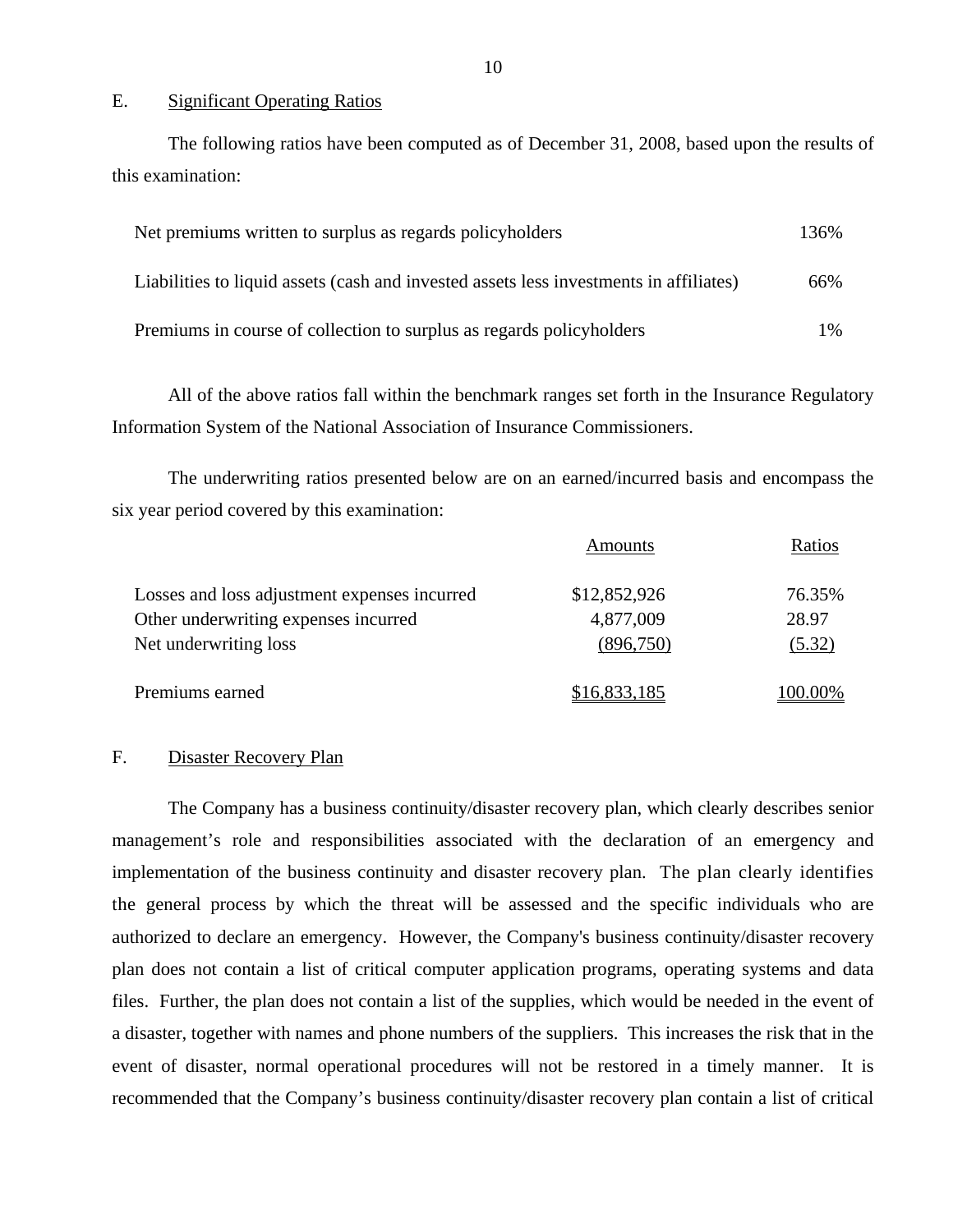<span id="page-12-0"></span>computer application programs, operating systems and data files. It is further recommended that the plan contain a list of supplies, which would be needed in the event of a disaster, together with names and telephone numbers of the suppliers.

### G. Information Technology ("IT")

#### (i) Back-up Storage Facility

A review of the Company's IT off-site storage facility shows that the IT manager is responsible for maintaining the Company's back-up files at his residence. It is noted that the files and/or tapes are stored in a cabinet that is neither water-proof nor fire-proof. The examiner notes that in the event of a disaster related to a fire or water damage, the Company's back-up files would be destroyed. It is recommended that the Company find an alternative storage facility to protect its files in the event of a disaster.

#### (ii) Password Policy

A review of the Company's IT system shows that the system does not automatically prompt users to change their passwords at least quarterly to prevent passwords from being reused by the same individual or misused by an unauthorized user. The examiner notes that the Company's current password policy requires the IT manager to assign a password to an employee and/or user, but does not require the password to be changed. The examiner notes that the Company's current policy may increase the risk of unauthorized use, which would also increase a security risk to the Company's IT system. It is recommended that the Company establish a password policy, which would prompt users to change their passwords at least quarterly to prevent the passwords from being reused by the same individuals or misused by unauthorized users. It is further recommended that passwords be transmitted in an encrypted state across the network during authentication and authorization process.

#### H. Risk Management and Internal Controls

#### (i) Premium Receivables

The Company has not written-off uncollectible receivables in a timely manner. The Company explained that all outstanding premiums receivable balances are written-off within a year to a year and a half after becoming overdue. A review of the Company's non-admitted account shows that the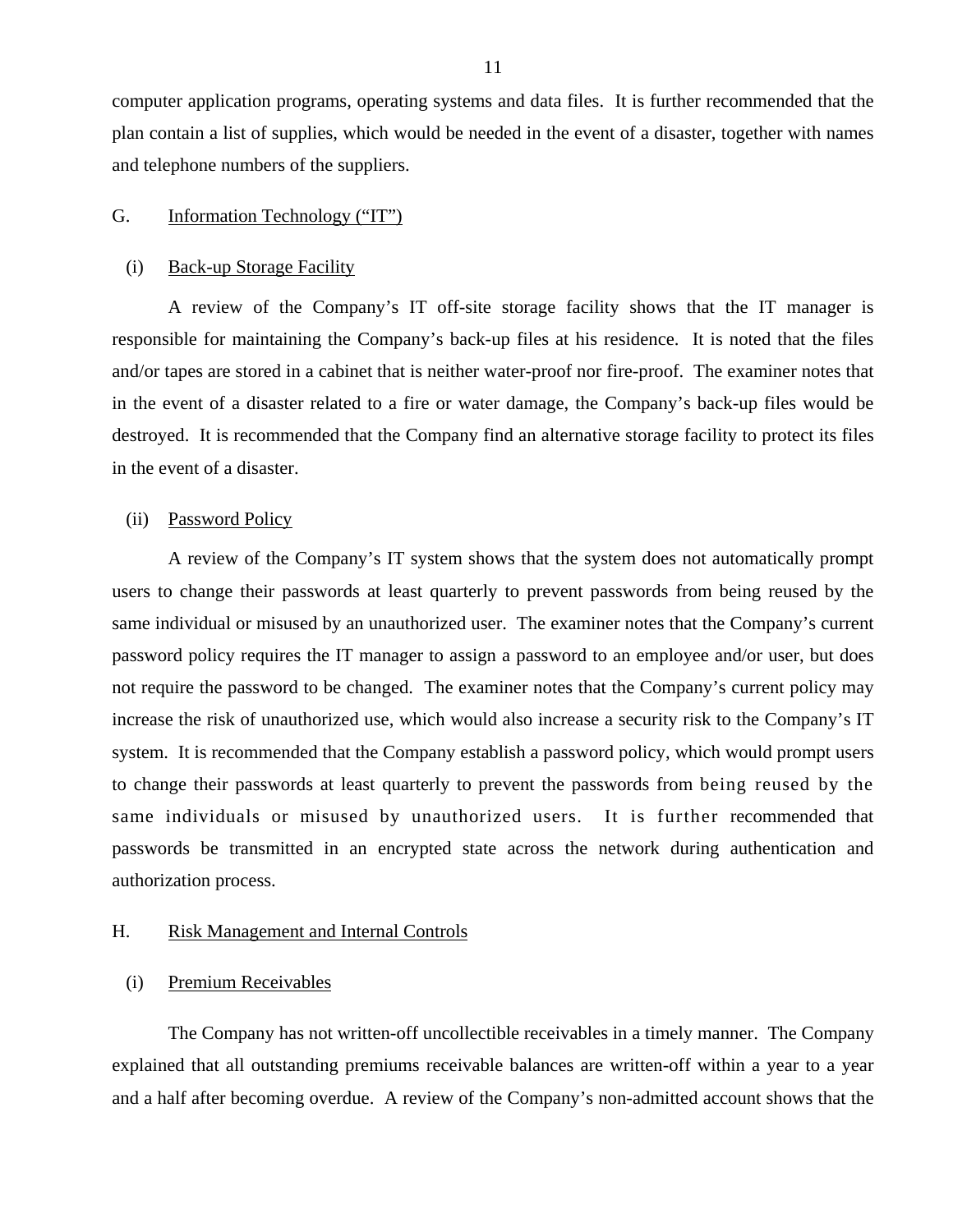<span id="page-13-0"></span>account included receivable balance dating back to calendar year 2006. It was also noted that the Company did not write-off the aforementioned uncollectible balance until 2009. The examiner informed the Company of the captioned discrepancy and noted that receivables were not being written-off in a timely manner pursuant to SSAP No. 5 of the Accounting Practices and Procedures Manual. It is recommended that the Company establish procedures to write-off uncollectible amounts in a timely manner pursuant to SSAP No. 5 of the Accounting Practices and Procedures Manual.

#### I. Accounts and Records

#### (i) Conflict of Interest Statements

The Company has a conflict of interest policy in place, which requires all of its directors and officers to disclose on a yearly basis any situation that may involve a conflict of interest between their personal interest and the interest of the Company. In reviewing the conflict of interest questionnaires, it was noted that three of the Company's directors did not complete a conflict of interest questionnaire for calendar year 2007, and that one member of the board did not complete a questionnaire for calendar year 2008. It is recommended that the Company put into place the necessary procedures to ensure that all of its directors and officers complete conflict of interest statements as provided in its conflict of interest statement policy.

#### (ii) Reconciliation of Loss Adjustment Expenses

In reviewing the Company's annual statement, the examiner noted a discrepancy in the reconciliation of the "Adjusting and other" component of loss adjustment expenses for calendar year 2007. The examiner noted a reconciling difference of \$185,597 between Schedule P – Part 1 Summary, and the Underwriting and Investment Exhibit – Part 3 loss adjustment expenses (total expenses paid). Upon further review, it was noted that the reconciliation error originated in the Schedule P- Part1J and was carried over to the summary schedule of Schedule P. The Company indicated that the error was corrected in calendar year 2008. However, based upon a review of the Company's subsequent annual statement, the examiner noted that a reconciliation error still exists. It is recommended that the Company take due care in reporting loss adjustment expense components in its future annual statements.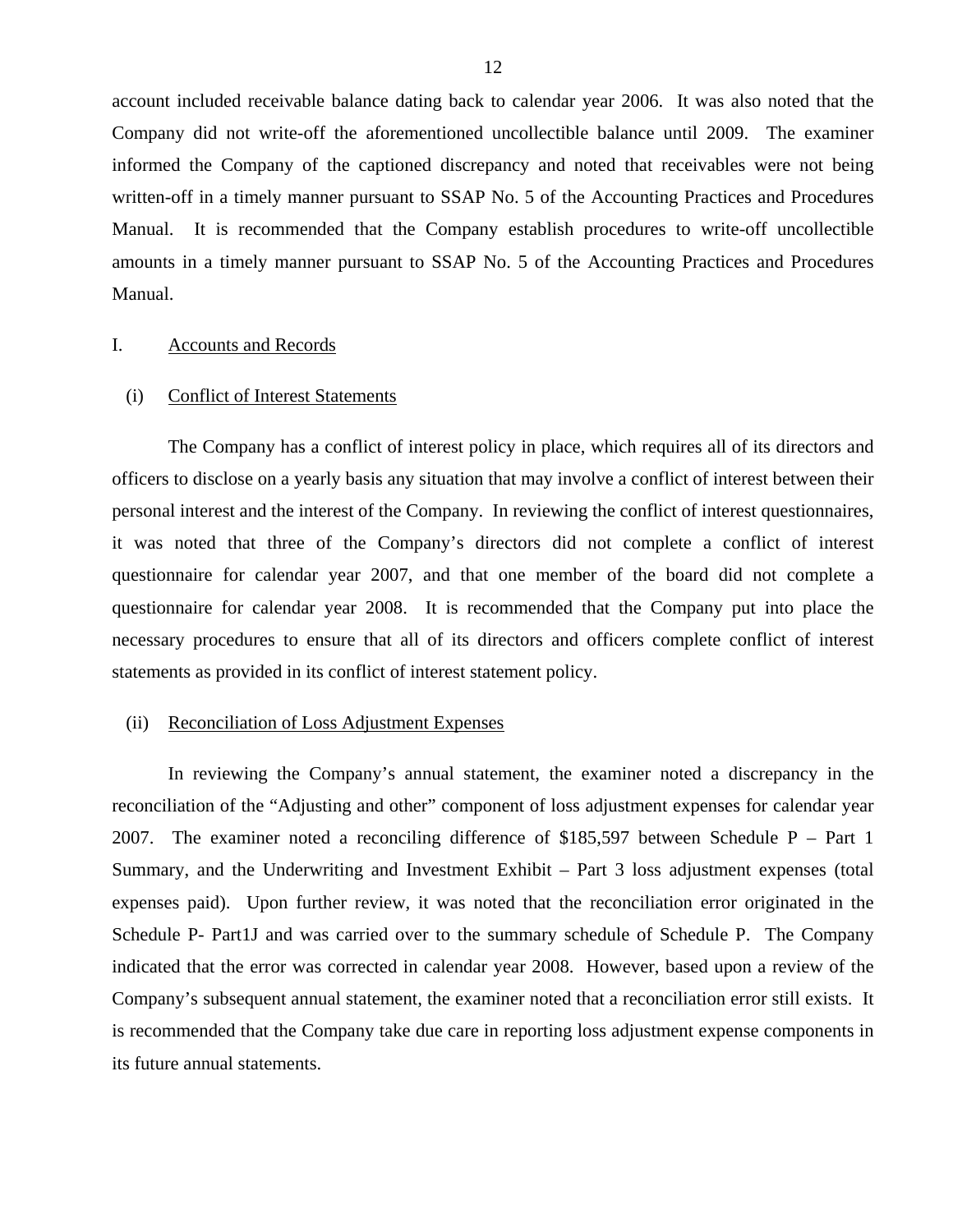# **FINANCIAL STATEMENTS**

## A Balance Sheet

The following shows the assets, liabilities and surplus as regards policyholders as of December 31, 2008, as determined by this examination and as reported by the Company:

|                                                                         |             | Examination                   |                                  |
|-------------------------------------------------------------------------|-------------|-------------------------------|----------------------------------|
| Assets                                                                  | Assets      | <b>Assets Not</b><br>Admitted | <b>Net</b><br>Admitted<br>Assets |
| <b>B</b> onds                                                           | \$5,129,398 | \$<br>$\theta$                | \$5,129,398                      |
| Cash, cash equivalents and short-term investments                       | 388,342     | 0                             | 388,342                          |
| Investment income due and accrued                                       | 63,569      | 0                             | 63,569                           |
| Uncollected premiums and agents' balances in the course of collection   | 32,823      | 8,265                         | 24,558                           |
| Deferred premiums, agents' balances and installments booked but         |             |                               |                                  |
| deferred and not yet due                                                | 1,100,313   | 0                             | 1,100,313                        |
| Other amounts receivable under reinsurance contracts                    | 71,767      | 0                             | 71,767                           |
| Current federal and foreign income tax recoverable and interest thereon | 145,714     | 0                             | 145,714                          |
| Net deferred tax asset                                                  | 224,383     | 73,923                        | 150,460                          |
| Total assets                                                            | \$7.156.309 |                               | \$7,074,121                      |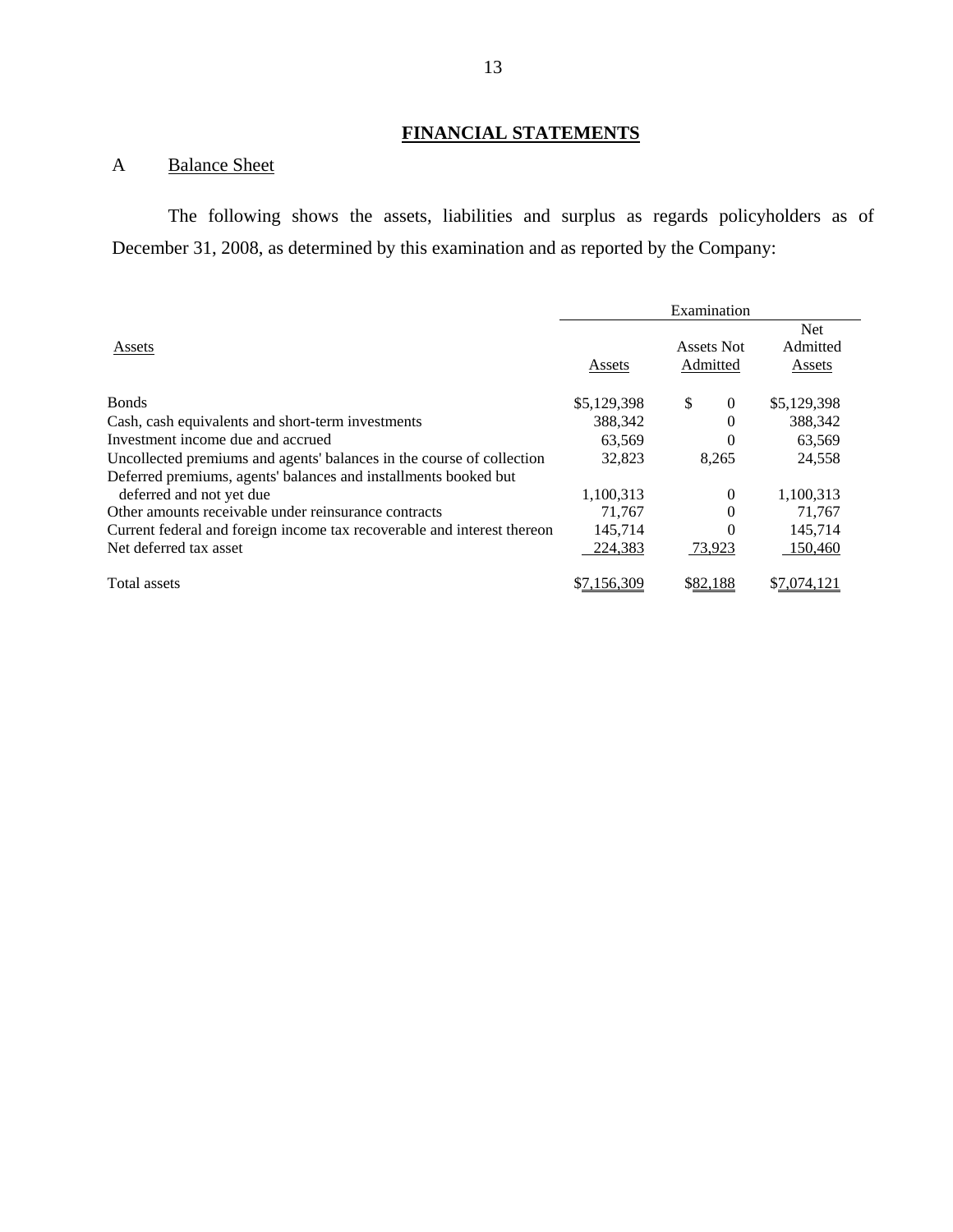|                                                         |               |                | Surplus<br><b>Increase</b> |
|---------------------------------------------------------|---------------|----------------|----------------------------|
| Liabilities, Surplus and Other Funds                    | Examination   | Company        | (Decrease)                 |
| Liabilities                                             |               |                |                            |
| Losses and Loss adjustment expenses                     | \$3,336,029   | \$3,051,029    | \$(285,000)                |
| Commissions payable, contingent commissions and         |               |                |                            |
| other similar charges                                   | 33,001        | 33,001         | $\Omega$                   |
| Other expenses (excluding taxes, licenses and fees)     | 42,643        | 42,643         | $\Omega$                   |
| Taxes, licenses and fees (excluding federal and foreign |               |                |                            |
| income taxes)                                           | 43,369        | 43,369         | $\Omega$                   |
| Unearned premiums                                       | 1,627,286     | 1,627,286      | $\mathbf{0}$               |
| Advance premium                                         | 10,283        | 10,283         | $\Omega$                   |
| Ceded reinsurance premiums payable (net of ceding       |               |                | $\Omega$                   |
| commissions)<br>Remittances and items not allocated     | (37,793)      | (37,793)       |                            |
|                                                         | 452           | 452            | $\Omega$                   |
| Payable to parent, subsidiaries and affiliates          | 29,946        | 29,946         | $\Omega$                   |
| Aggregate write-ins for liabilities                     | 1,475         | 1,475          | $\theta$                   |
| <b>Total liabilities</b>                                | \$5,086,691   | \$4,801,691    | $$$ (285,000)              |
| <b>Surplus and Other Funds</b>                          |               |                |                            |
| Common capital stock                                    | 700,000<br>\$ | 700,000<br>\$. | \$0                        |
| Gross paid in and contributed surplus                   | 1,156,838     | 1,156,838      | $\Omega$                   |
| Unassigned funds (surplus)                              | 130,592       | 415,592        | (285,000)                  |
| Surplus as regards policyholders                        | \$1,987,430   | \$2,272,430    | $$$ (285,000)              |
| Total liabilities, surplus and other funds              | \$7,074,121   | \$7,074,121    | $\boldsymbol{0}$           |

NOTE: The Internal Revenue Service has not yet begun to audit tax returns covering tax years 2003 through 2008. The examiner is unaware of any potential exposure of the Company to any tax assessment and no liability has been established herein relative to such contingency.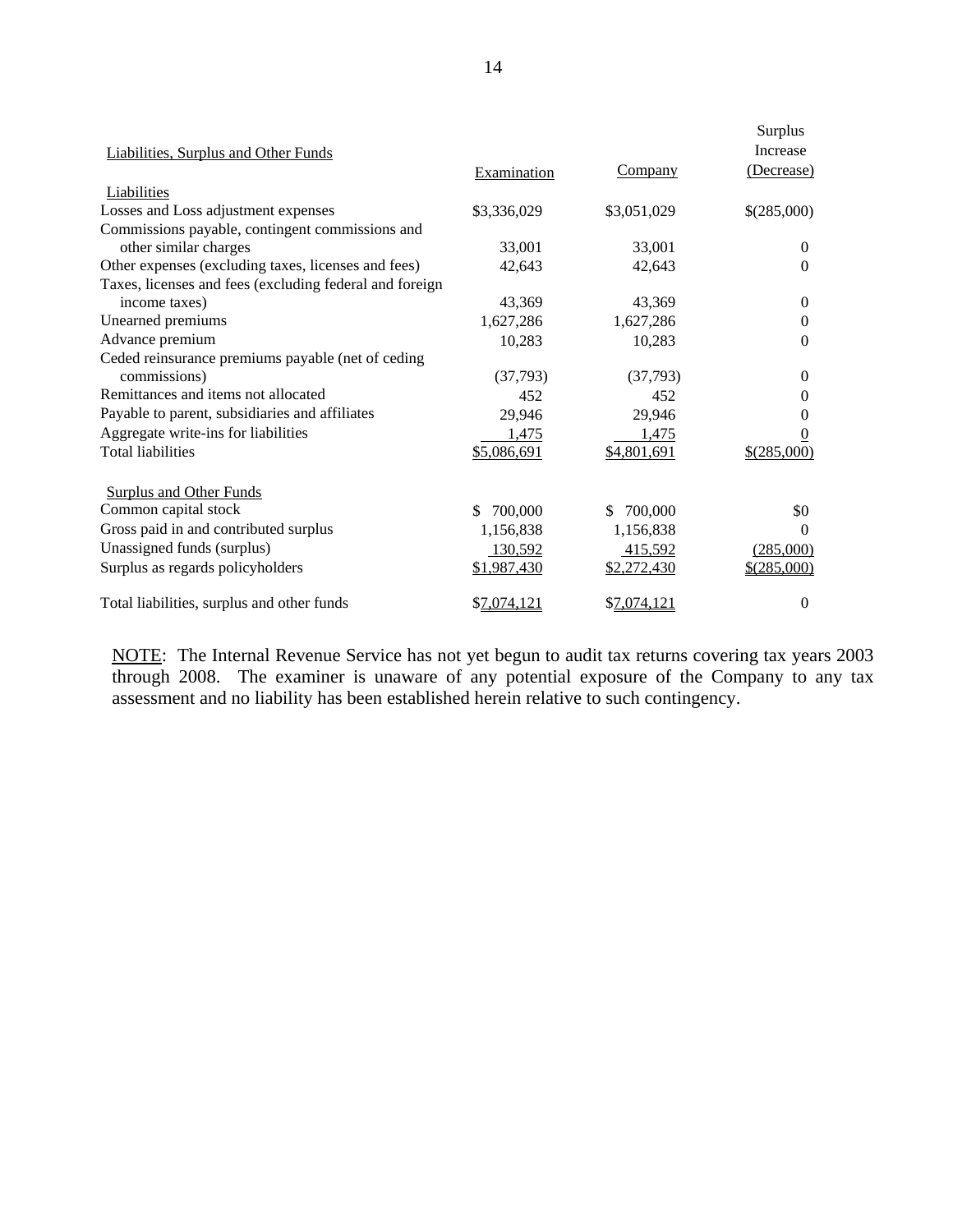# <span id="page-16-0"></span>B. Underwriting and Investment Exhibit

Surplus as regards policyholders increased \$679,615 during the six year examination period January 1, 2003 through December 31, 2008, detailed as follows:

| <b>Underwriting Income</b>                                                                                                                                           |                                        |              |
|----------------------------------------------------------------------------------------------------------------------------------------------------------------------|----------------------------------------|--------------|
| Premiums earned                                                                                                                                                      |                                        | \$16,833,185 |
| Deductions:<br>Losses incurred<br>Loss adjustment expenses incurred<br>Other underwriting expenses incurred                                                          | \$10,404,138<br>2,448,788<br>4,877,009 |              |
| Total underwriting deductions                                                                                                                                        |                                        | 17,729,935   |
| Net underwriting gain or (loss)                                                                                                                                      |                                        | \$ (896,750) |
| <b>Investment Income</b>                                                                                                                                             |                                        |              |
| Net investment income earned<br>Net realized capital gains                                                                                                           | \$<br>842,927<br>(22, 120)             |              |
| Net investment gain or (loss)                                                                                                                                        |                                        | 820,807      |
| Other Income                                                                                                                                                         |                                        |              |
| Net gain (loss) from agents' or premium balances charged off<br>Finance and service charges not included in premiums<br>Aggregate write-ins for miscellaneous income | \$(117,154)<br>941,188<br>10,876       |              |
| Total other income                                                                                                                                                   |                                        | 834,910      |
| Net income before dividends to policyholders and before federal<br>and foreign income taxes                                                                          |                                        | \$758,967    |
| Dividends to policyholders                                                                                                                                           |                                        | $\theta$     |
| Net income after dividends to policyholders but before federal<br>and foreign income taxes                                                                           |                                        | \$758,967    |
| Federal and foreign income taxes incurred                                                                                                                            |                                        | 227,428      |
| Net income                                                                                                                                                           |                                        | \$531,539    |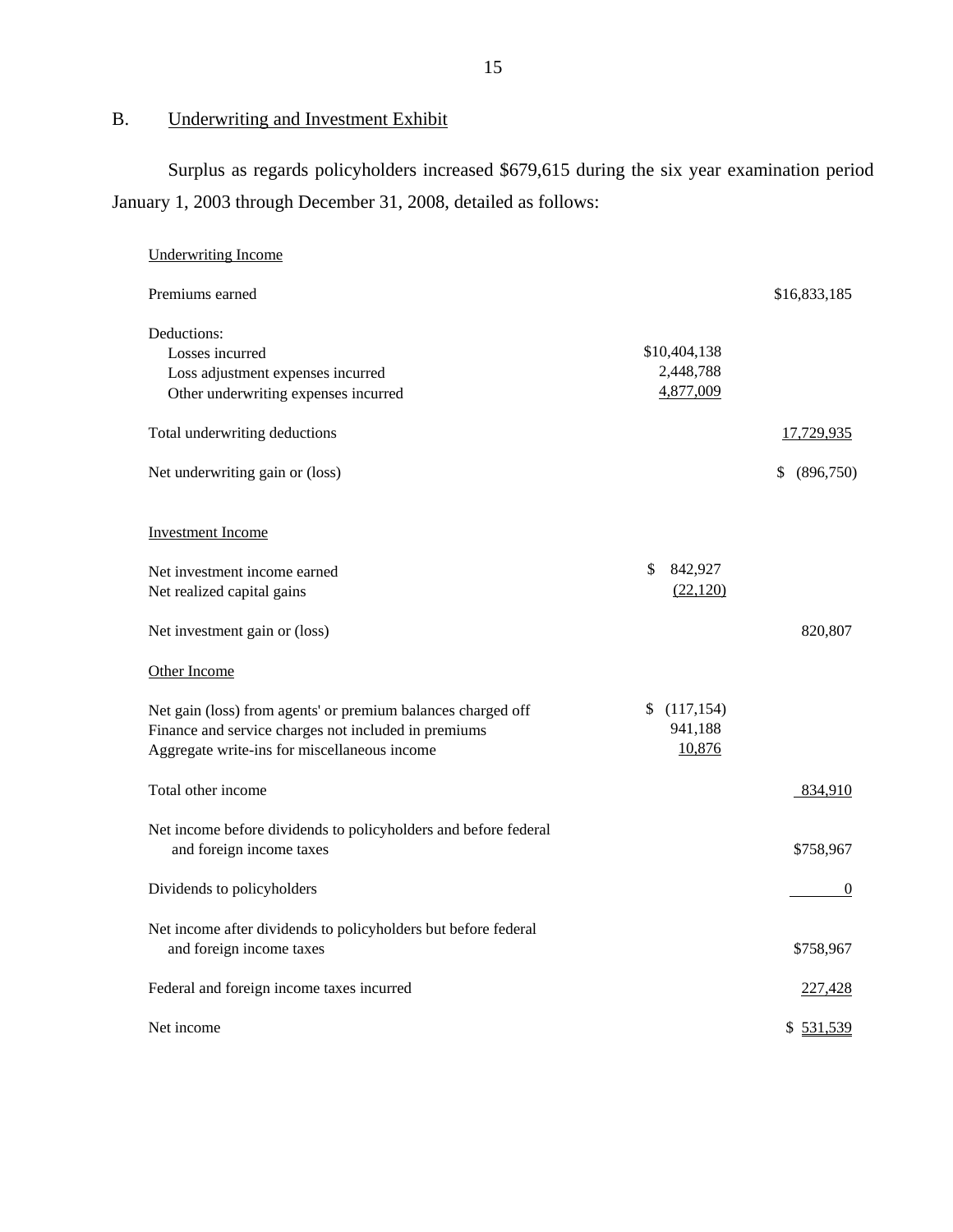| Surplus as regards policyholders per report on<br>examination as of December 31, 2002 |           |           | \$1,307,815 |
|---------------------------------------------------------------------------------------|-----------|-----------|-------------|
|                                                                                       | Gains in  | Losses in |             |
|                                                                                       | Surplus   | Surplus   |             |
| Net income                                                                            | \$531,539 |           |             |
| Change in net deferred income tax                                                     | 106,035   |           |             |
| Change in non-admitted assets                                                         |           | \$76,308  |             |
| Cumulative effect of changes in accounting principles                                 | 118,349   |           |             |
| Total gains and losses                                                                | \$755,923 | \$76,308  | 679.615     |
| Surplus as regards policyholders per report on                                        |           |           |             |
| examination as of December 31, 2008                                                   |           |           | \$1,987,430 |

## **4. LOSSES AND LOSS ADJUSTMENT EXPENSES**

The examination liability of \$3,336,029 for the captioned items is \$285,000 more than the \$3,051,029 reported by the Company in its December 31, 2008, filed annual statement. This deficiency represents approximately 12.5% of the Company's surplus as regards policyholders as reported in its 2008 annual statement. The examination analysis was conducted in accordance with generally accepted actuarial principles and practices and was based on statistical information contained in the Company's internal records and in its filed annual statements.

The review conducted by the Department's Actuary indicated a reserve deficiency that was close to the one-year loss and loss adjustment expense reserve development reported by the Company in its 2009 annual statement. Therefore, the Department decided to accept the Company's one-year loss and loss adjustment expense reserve development of \$285,000 as reported in its 2009 annual statement.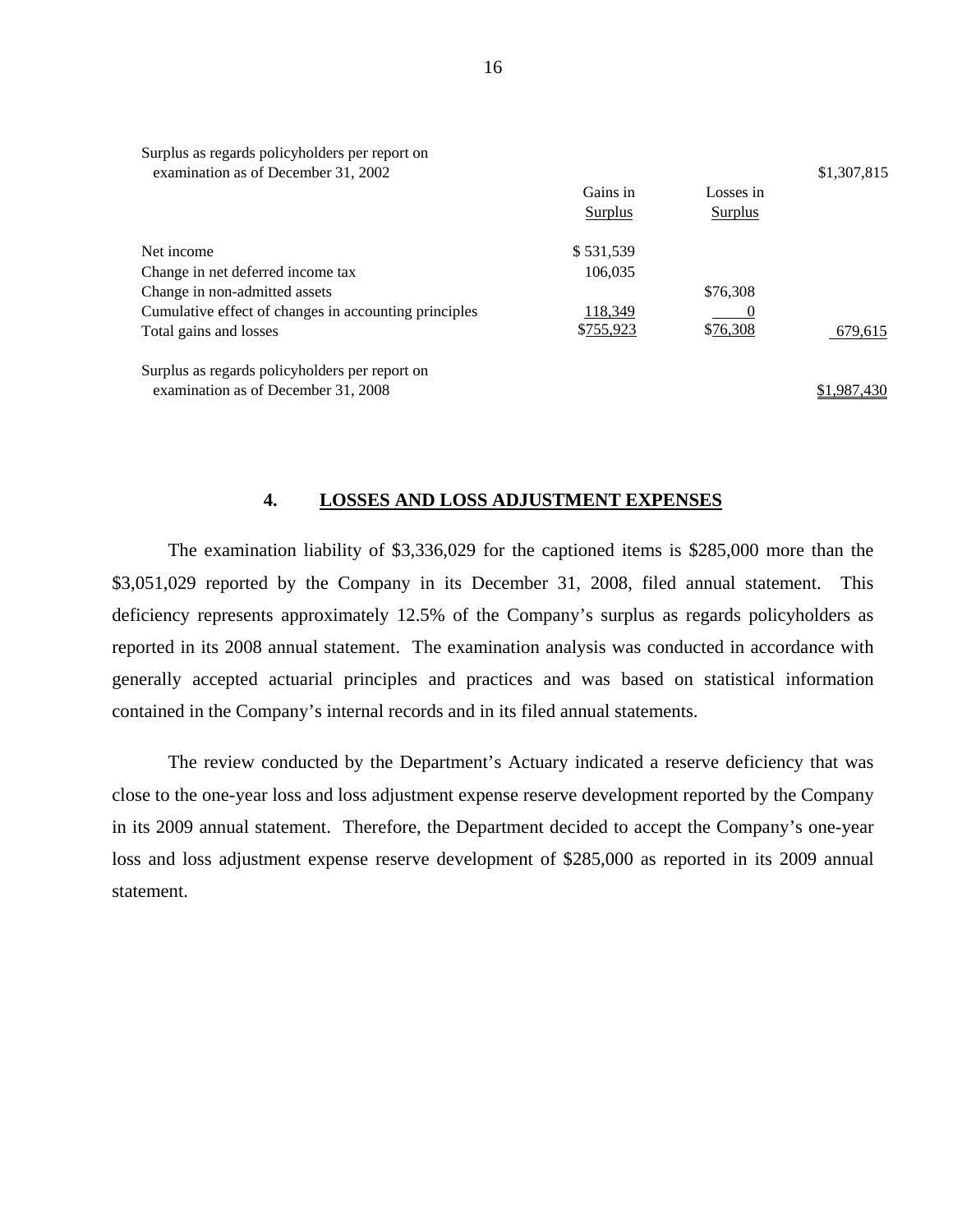## **5. COMPLIANCE WITH PRIOR REPORT ON EXAMINATION**

<span id="page-18-0"></span>The prior report on examination contained nine recommendations as follows (page numbers refer to the prior report):

### A. Management

It was recommended that the board members who are unwilling to attend meetings consistently should resign. 5

The Company has complied with this recommendation.

- B. Holding Company System
	- i. It is recommended that the Company conduct a study as per Regulation 30 for actual expenses incurred by Tri-State on behalf of Drivers and make necessary adjustments so that management fees reflect the actual cost of the services rendered in compliance with its filed services agreement. 8

The Company has complied with this recommendation.

ii. It is recommended that, in the future, the Company notify the Superintendent in writing at least thirty days prior to entering into transactions that fall within Section 1505(d)(3) of the New York Insurance Law. 9

The Company has complied with this recommendation.

C. Abandoned Property Law

It is recommended that the Company comply with Section 1316 of the New York Abandoned Property Law and file the applicable report in the future regardless of whether or not they have any abandoned property to report. 9

The Company has complied with this recommendation.

D. Disaster Recovery Plan

It is recommended that the Company develop a formal disaster recovery plan. 11

The Company has complied with this recommendation.

#### ITEM PAGE NO.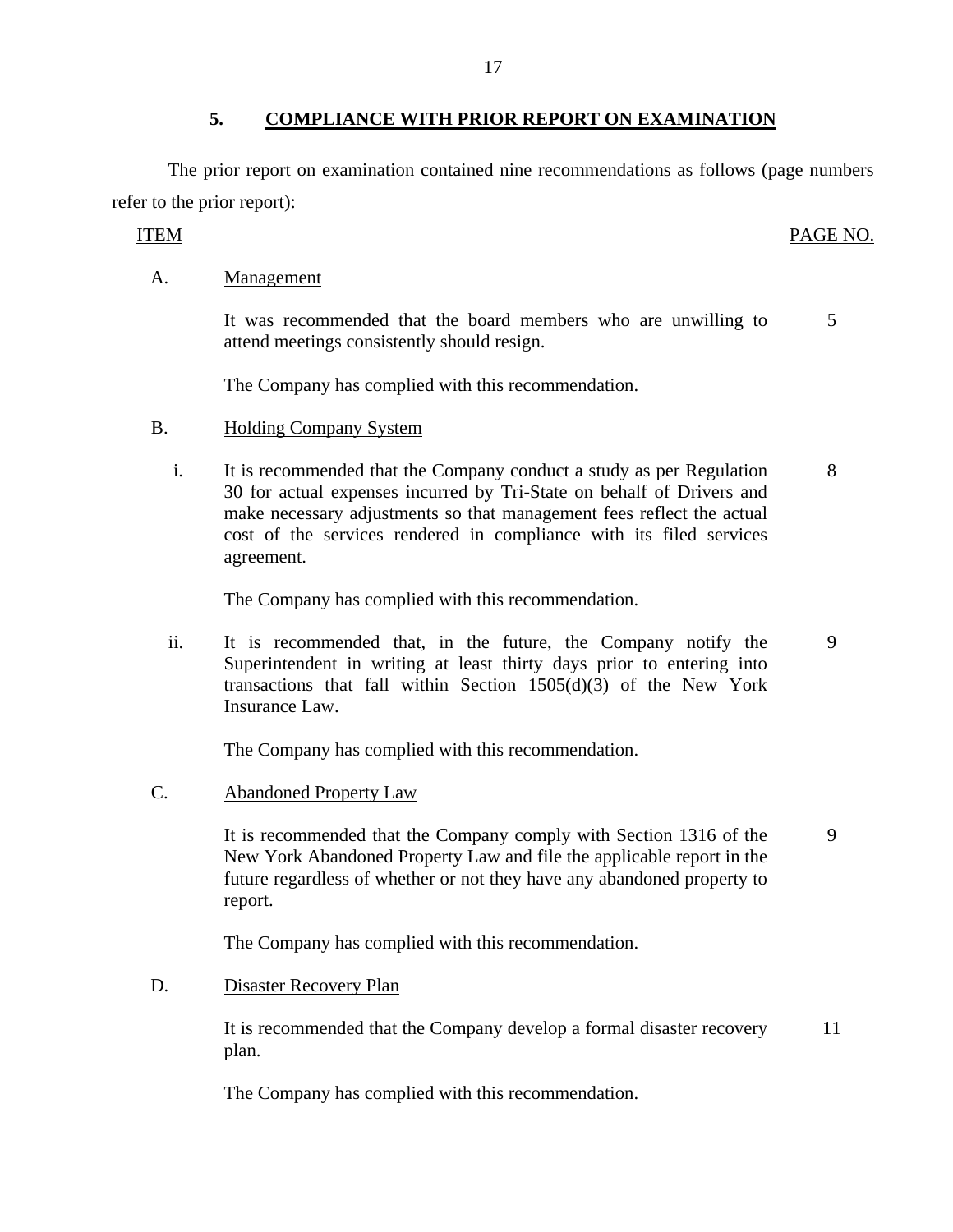### E. Accounts and Records

## i. Notes to Financial Statements 11

It is recommended that due care be exercised in reporting financial disclosure while preparing annual financial statements.

The Company has complied with this recommendation.

### ii. Electronic Data Processing ("EDP")

It is recommended that the Company comply with the provisions of 12 Section 1301(a)(18) of the New York Insurance Law for electronic data processing equipment and software and reflect EDP Equipment and software systems less than \$50,000 as not-admitted.

The Company has complied with this recommendation.

### iii. Regulation 30, Part 3 - Expenses 12

It is recommended that the Company undertake a study to determine the proper amounts to allocate between expenses classified pursuant to Department Regulation 30, Part 107.3 as well as Paragraph 7 of NAIC SSAP No. 70 and the annual statement instructions with respect to expense classification.

The Company has complied with this recommendation.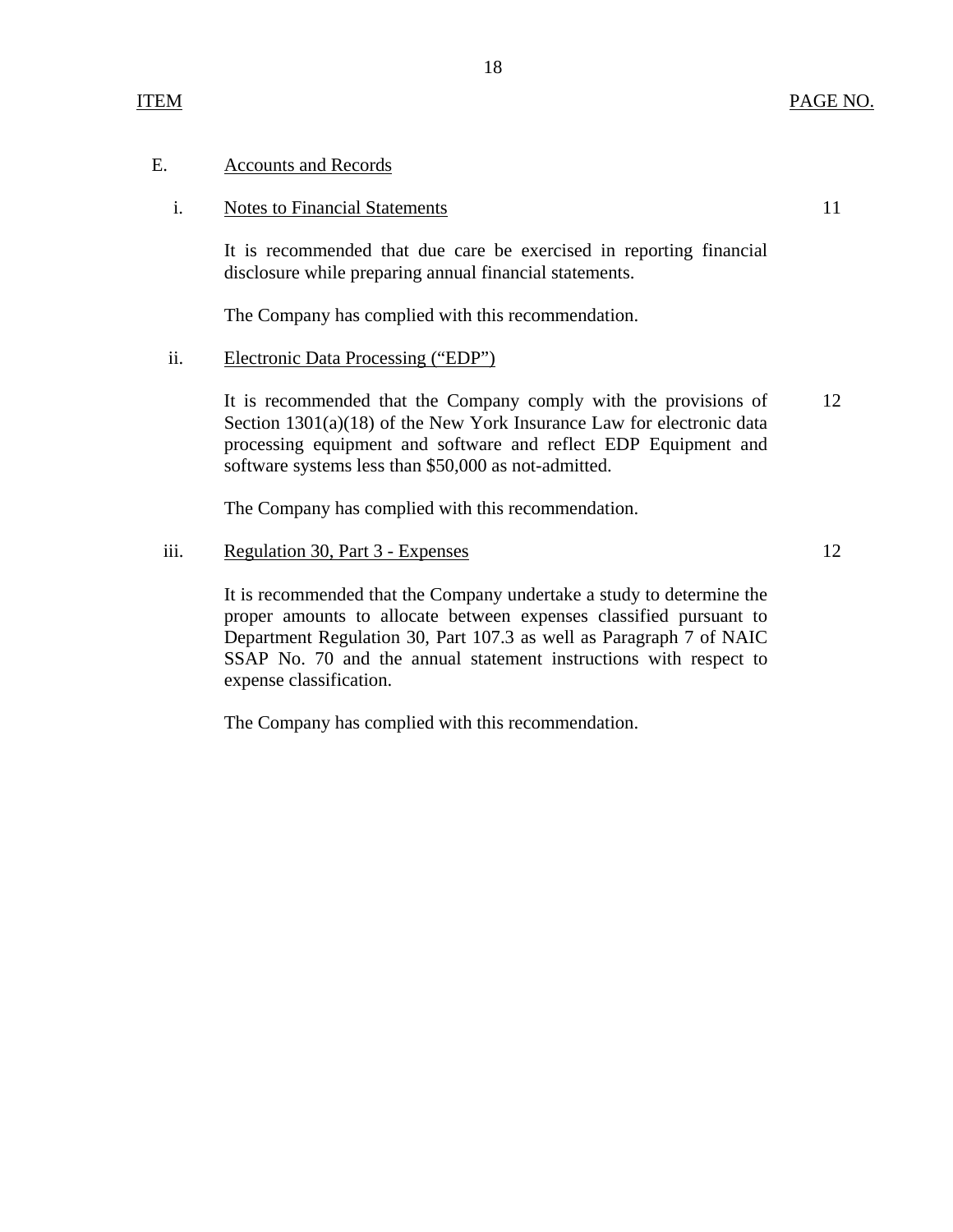## **6. SUMMARY OF COMMENTS AND RECOMMENDATIONS**

#### <span id="page-20-0"></span>ITEM PAGE NO.

A. Disaster Recovery Plan It is recommended that the Company's disaster recovery/business 10 continuity plan contain a list of critical computer application programs, operating systems and data files. It is further recommended that the plan contain a list of supplies, which would be needed in the event of a disaster together with names and telephone number of suppliers.

### B. Information Technology

- i. It is recommended that the Company find an alternative storage facility 11 to protect its files in the event of a disaster.
- ii. It is recommended that the Company establish a password policy which 11 would prompt users to change their passwords at least quarterly to prevent passwords from being reused by the same individuals or misused by unauthorized users. It is further recommended that passwords be transmitted in an encrypted state across the network during authentication and authorization process.
- C. Risk Management and Internal Controls

It is recommended that the Company comply with its new premium 12 write-off policy pursuant to SSAP No. 5 of the Accounting Practices and Procedures Manual.

D. Accounts and Records

#### Conflict of Interest Statement

- (i.) It is recommended that the Company put into place the necessary 12 procedures to ensure that all of its directors and officers complete conflict of interest statements as provided in its conflict of interest statement policy.
- (ii.) Reconciliation of Loss Adjustment Expenses

It is recommended that the Company take due care in reporting its loss 12 adjustment expense components in its future annual statements.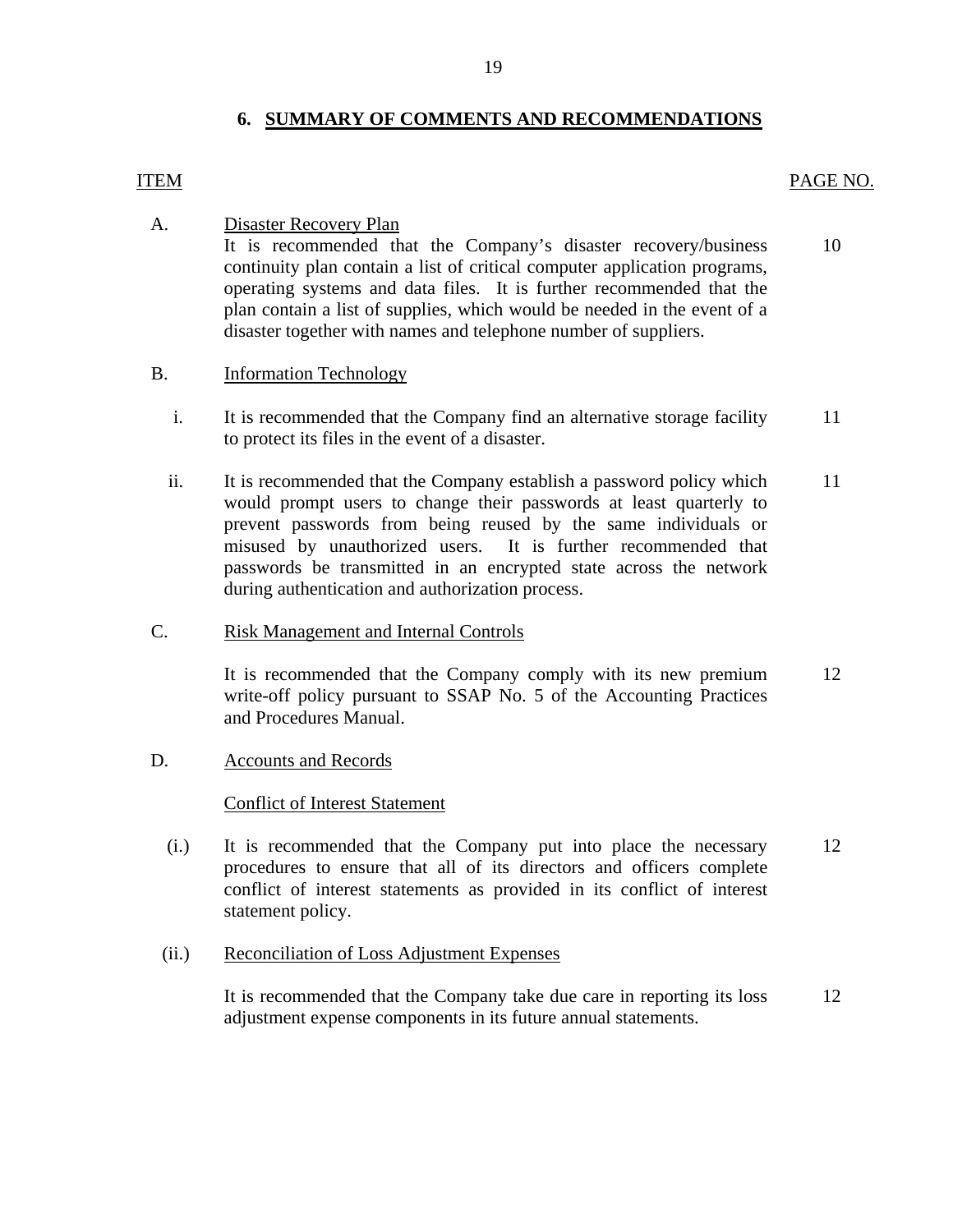Respectfully submitted,

 $\sqrt{s}$ /s/ Veronica Duncan-Black Senior Insurance Examiner

STATE OF NEW YORK ) )ss: COUNTY OF NEW YORK )

VERONICA DUNCAN BLACK, being duly sworn, deposes and says that the foregoing report,

subscribed by her, is true to the best of her knowledge and belief.

 $\sqrt{s}$ Veronica Duncan-Black

Subscribed and sworn to before me

this  $\qquad \qquad$  day of  $\qquad \qquad$  , 2010.